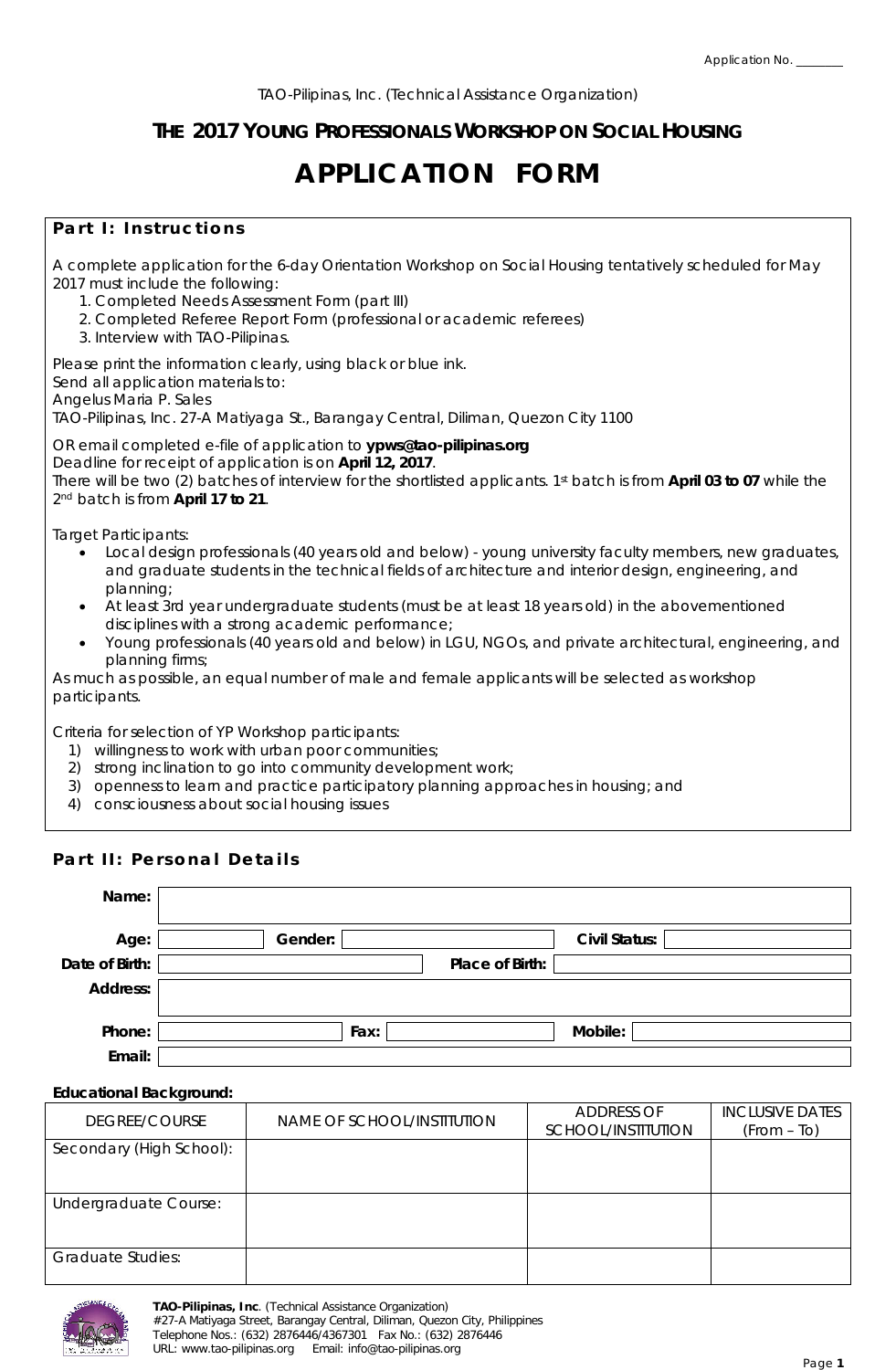## **Part III: Needs Assessment**

- 1. How did you learn about this activity?
- 2. Membership in any student or professional organization:

| <b>ORGANIZATION</b> | POSITION | DATE OF MEMBERSHIP |
|---------------------|----------|--------------------|
|                     |          |                    |
|                     |          |                    |
|                     |          |                    |

3. Present Professional Situation (if applicable):

| Name and address<br>of employer:                        |  |
|---------------------------------------------------------|--|
| Job Title:                                              |  |
| Type of Organization:<br>(gov't, NGO, academe, private) |  |

4. Relevance of workshop to present work or studies: What do you expect from the workshop? Please list some learning objectives you have for this workshop. (Visit [www.ypws.tao-pilipinas.org](http://www.ypws.tao-pilipinas.org/) for workshop details)

Are there any projects/initiatives relating to the workshop theme in which you have been involved? If so, please describe briefly.

5. Are there any specific topics or issues you would like to have included/addressed in this workshop?

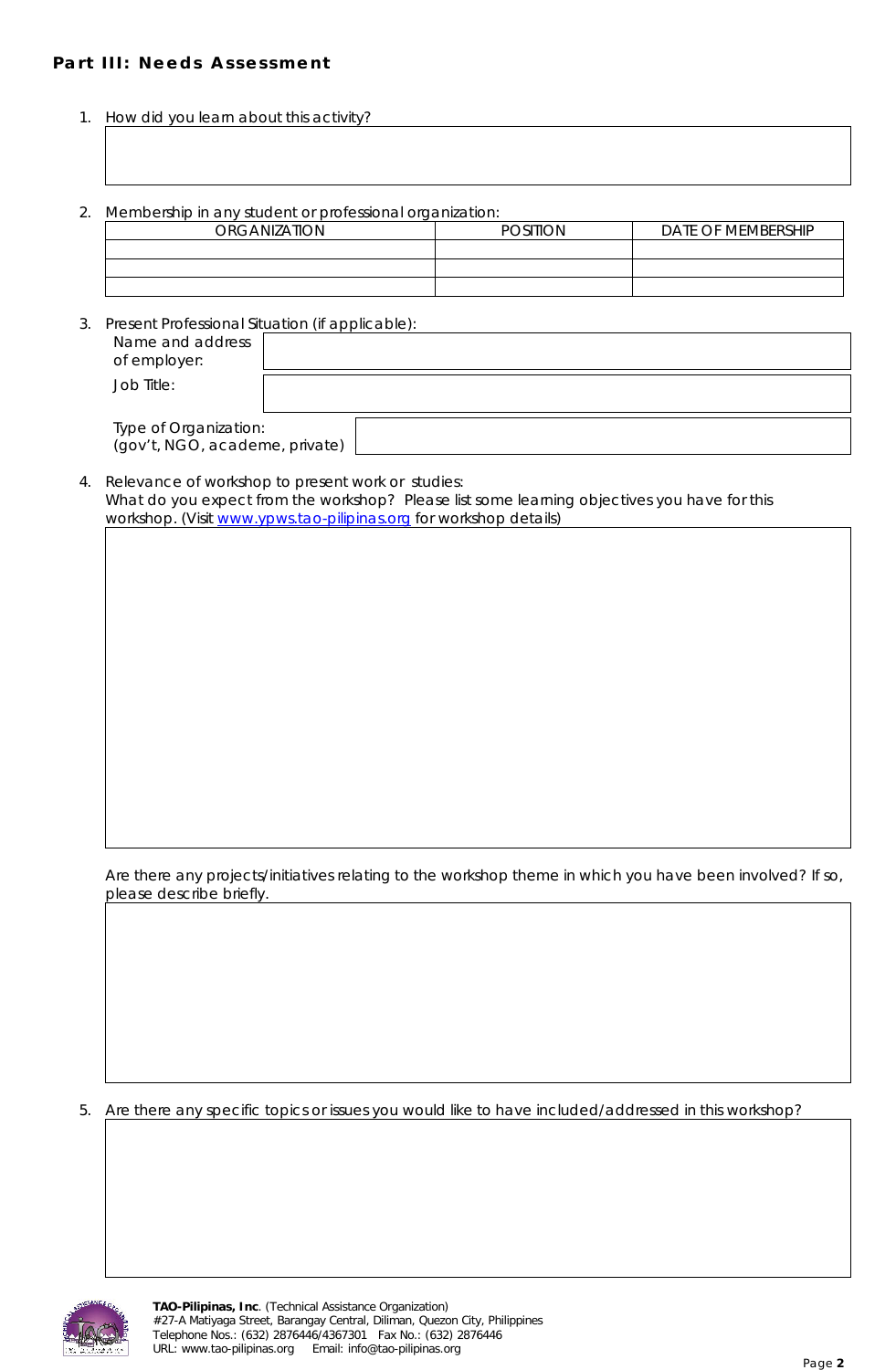6. From the topics listed below, please indicate with a check  $(\sqrt{)}$  those which you are familiar with.

| A. Building & Housing Laws and Policies<br>1) National Building Code<br>2) BP 344 - Accessibility Law<br>3) PD 957 - Subdivision & Condominium Act<br>4) BP 220 - Economic & Socialized Housing<br>5) UDHA - Urban Development & Housing Act<br>6) Comprehensive Land Use Planning<br>7) CMP - Community Mortgage Program<br>Others, please specify: | C. Sustainable Building Design Issues<br>1) Disaster-resilient design and construction<br>2) Climate change adaptive design<br>3) Low-carbon communities<br>4) Alternative building materials<br>5) Green building rating (LEED, BERDE)<br>Others, please specify: |
|------------------------------------------------------------------------------------------------------------------------------------------------------------------------------------------------------------------------------------------------------------------------------------------------------------------------------------------------------|--------------------------------------------------------------------------------------------------------------------------------------------------------------------------------------------------------------------------------------------------------------------|
| <b>B. Environmental Laws</b><br>1) Clean Water Act<br>2) Clean Air Act<br>3) Ecological Solid Waste Management Act<br>4) Disaster Risk Reduction Management Act<br>5) Climate Change Act<br>Others, please specify:                                                                                                                                  | D. Other Topics<br>Heritage Conservation<br>Indigenous Peoples Issues<br>Gender and Development Issues<br>Social Entrepreneurship<br>Micro-financing                                                                                                               |

7. Have you taken a similar course or training and volunteer works in the area of social housing? If so, please list below.

| <b>TRAINING/SEMINAR</b>         | <b>DATE</b> | ORGANIZATION W/C<br>CONDUCTED TRAINING | <b>VENUE</b> |
|---------------------------------|-------------|----------------------------------------|--------------|
| 1.                              |             |                                        |              |
| 2.                              |             |                                        |              |
| 3.                              |             |                                        |              |
| <b>COMMUNITY VOLUNTEER WORK</b> | <b>DATE</b> | SPONSORING<br><b>ORGANIZATION</b>      | <b>VENUE</b> |
| 1.                              |             |                                        |              |
| 2.                              |             |                                        |              |
| 3.                              |             |                                        |              |

8. A limited number of applicants (especially students) will be considered for sponsorship covering workshop registration fees. Please indicate if you are requesting sponsorship.

| I wish to be considered for sponsorship $\Box$ yes $\Box$ no |  |  |  |  |  |
|--------------------------------------------------------------|--|--|--|--|--|
|                                                              |  |  |  |  |  |

| Note: Sponsored participants are required to render 200 hours of volunteer work or OJT work      |
|--------------------------------------------------------------------------------------------------|
| (without allowance) for TAO projects within the period July 2017 to December 2017. If the        |
| sponsored participant is unable to fulfill this obligation, he/she shall repay TAO-Pilipinas the |
| full registration fee of PhP7,500.                                                               |

| I wish to pursue this application even if I am not offered sponsorship $\Box$ yes $\Box$ no |  |
|---------------------------------------------------------------------------------------------|--|
| I am being sponsored by an external organization $\Box$ yes $\Box$ no                       |  |
|                                                                                             |  |

If yes, please indicate your source of funding support:

9. Are you interested in undergoing the YP Internship after the 2017 YP Workshop? (For more information about the YP Internship Program, visit [www.ypws.tao-pilipinas.org\)](http://www.ypws.tao-pilipinas.org/) If yes, please indicate your planned timeframe for internship at TAO-Pilipinas.

I declare that I have read the instructions on this application form and that, to the best of my knowledge, the information provided by me is true and complete in every particular.

DATE **DATE APPLICANT'S SIGNATURE OVER PRINTED NAME** 

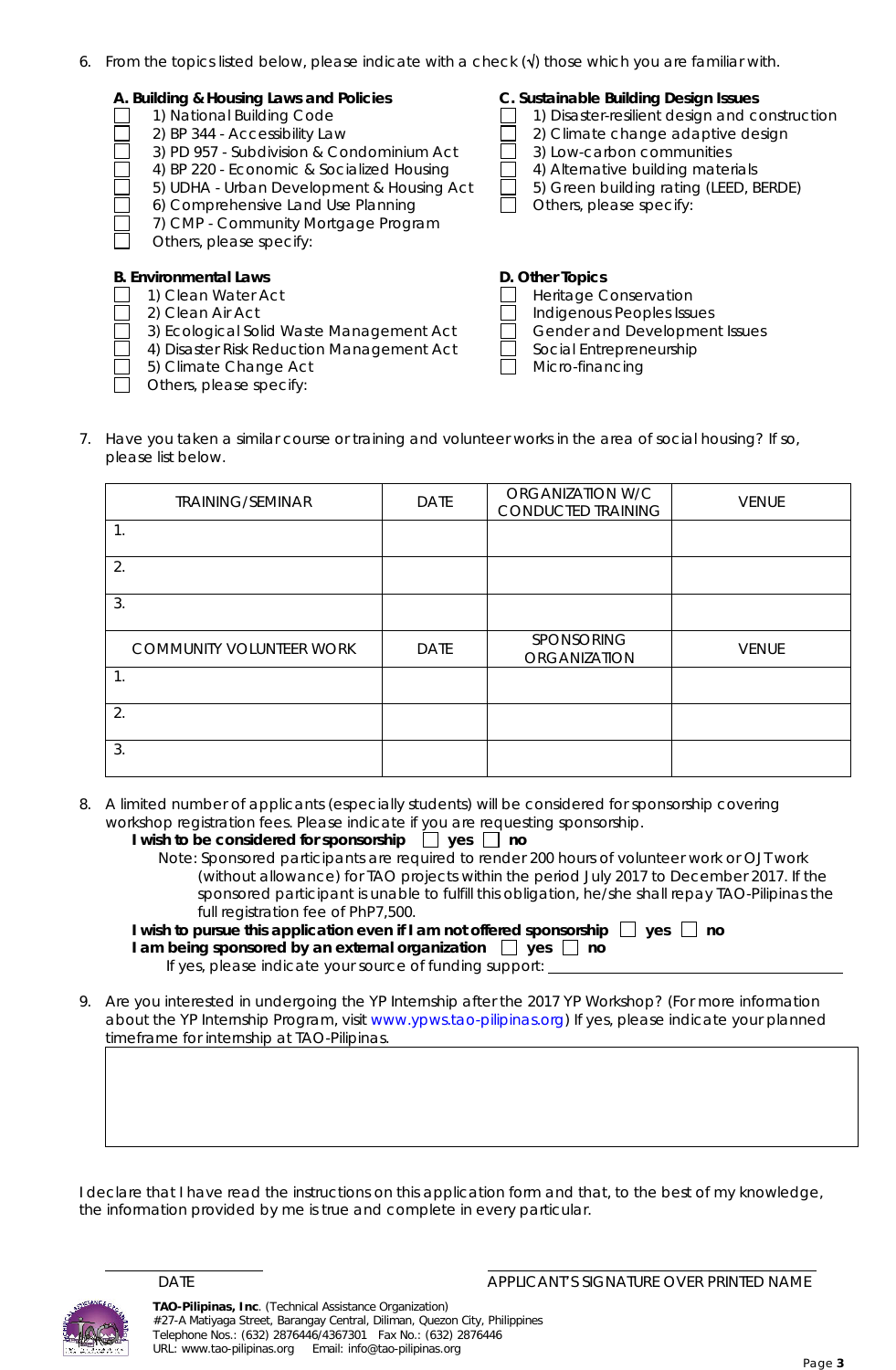## **THE 2017 YOUNG PROFESSIONALS WORKSHOP ON SOCIAL HOUSING**

## **REFEREE REPORT in support of YP WORKSHOP APPLICATION**

| <b>APPLICANT'S DETAILS:</b> (TO BE COMPLETED BY APPLICANT) |                                             |                                                                                                                                                                                                                                |               |  |
|------------------------------------------------------------|---------------------------------------------|--------------------------------------------------------------------------------------------------------------------------------------------------------------------------------------------------------------------------------|---------------|--|
|                                                            |                                             | Name of Applicant: Name of Applicant:                                                                                                                                                                                          |               |  |
| Age<br>Date/Place of Birth                                 |                                             |                                                                                                                                                                                                                                |               |  |
|                                                            | <u> 1980 - Jan Samuel Barbara, martin d</u> | Email                                                                                                                                                                                                                          | Phone Fax Fax |  |
| <b>REFEREE'S DETAILS:</b>                                  |                                             |                                                                                                                                                                                                                                |               |  |
| Referee's Name:<br>Referee's Position:                     |                                             |                                                                                                                                                                                                                                |               |  |
| Age:                                                       | $Sex: M \t F$<br>Phone: Fax:                | Address: and the contract of the contract of the contract of the contract of the contract of the contract of the contract of the contract of the contract of the contract of the contract of the contract of the contract of t |               |  |
| Mobile:                                                    |                                             | Email:                                                                                                                                                                                                                         |               |  |
| Note to Deferees                                           |                                             |                                                                                                                                                                                                                                |               |  |

#### <u>Note to Referees</u>

Please print the information clearly using black or blue ink. Your written report is regarded as **important** and may be referred to in detail during the selection process.

Please send the completed form to: TAO-Pilipinas, Inc., 27-A Matiyaga St., Barangay Central, Diliman, Quezon City 1100 or email a scanned copy to ypws@tao-pilipinas.org with subject title: REFEREE REPORT-(FULL NAME OF APPLICANT)

### **REFEREE'S QUESTIONS:**

- 1. For how long and in what capacity have you known the applicant?
- 2. What is your assessment of the applicant's intellectual, creative, critical, and communication abilities?
- 3. In your opinion, is the applicant suitably motivated towards the training-workshop's objectives? What do you consider to be his/her principal qualities?

4. If you wish to add further information you feel may be relevant, please do so here or add another sheet.

I declare that I have read the instructions on this referee report form and that, to the best of my knowledge, the information provided by me is true and complete in every particular.

DATE **Example 20 International Property SIGNATURE OVER PRINTED NAME**